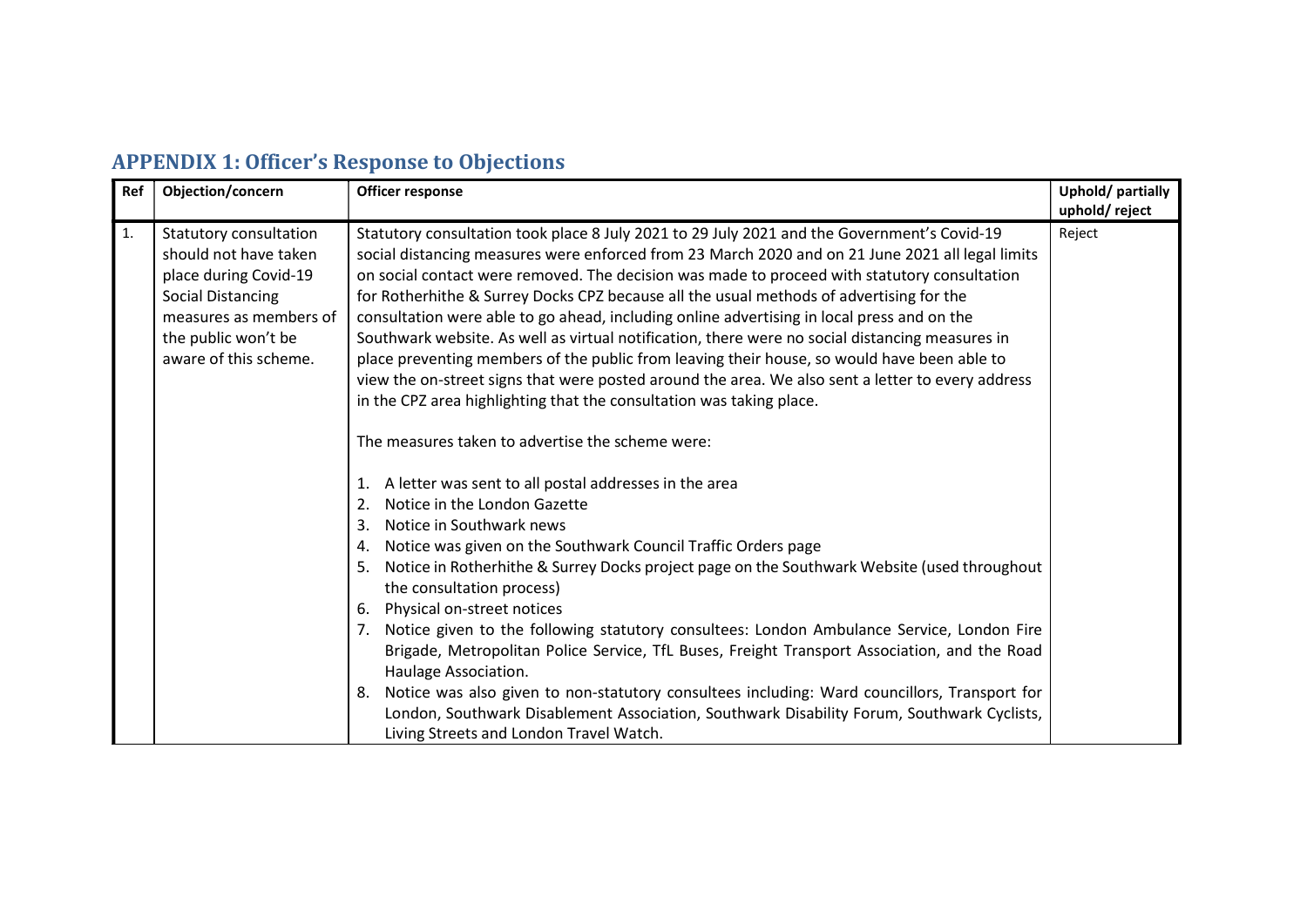| Ref | Objection/concern                                                                                       | Officer response                                                                                                                                                                                                                                                                                                                                                                                                                          | Uphold/partially<br>uphold/reject |
|-----|---------------------------------------------------------------------------------------------------------|-------------------------------------------------------------------------------------------------------------------------------------------------------------------------------------------------------------------------------------------------------------------------------------------------------------------------------------------------------------------------------------------------------------------------------------------|-----------------------------------|
| 2.  | A low number of<br>residents had not<br>received information of<br>the previous consultation<br>in 2019 | Significant consultation has taken place for this scheme to ensure the design meets the needs of<br>residents and businesses. Residents were contacted directly with two separate mail outs sent to<br>all addresses identified in the proposed CPZ area. Various exhibitions were held around the R&SD<br>area. Residents groups, and all residents and businesses, then had the opportunity to respond to<br>the informal consultation. | Reject                            |
|     |                                                                                                         | Further information on the consultation can be found in the Consultation Report appended to the<br>Individual Decision Making Report at:<br>https://moderngov.southwark.gov.uk/ieDecisionDetails.aspx?ID=6973                                                                                                                                                                                                                             |                                   |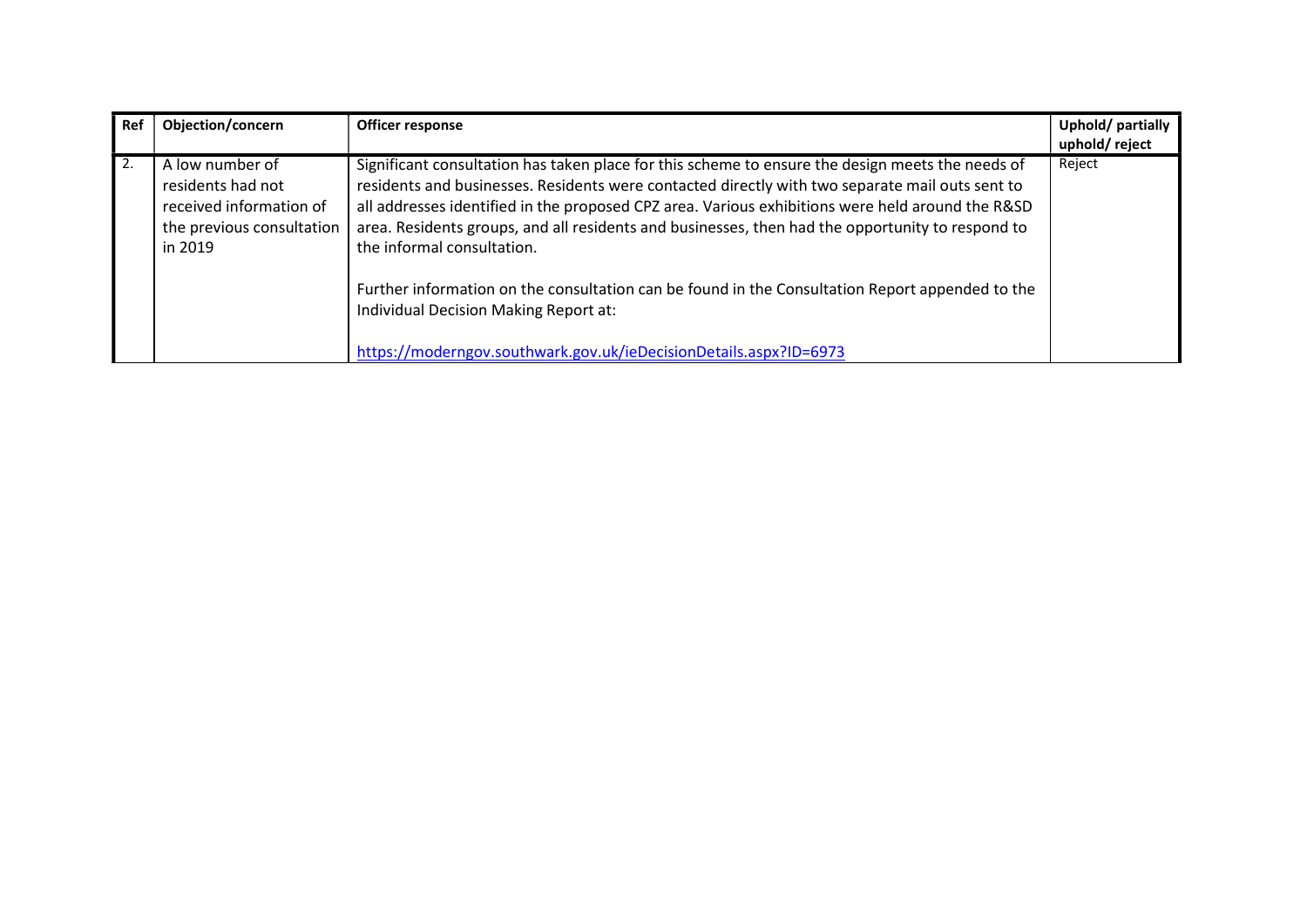| Ref              | Objection/concern                                                                                                                                                                                                                                                                  | Officer response                                                                                                                                                                                                                                                                                                                                                                                                                                                                                                                                                                                                                                                                                                                                                                                                                                                                                                                                                                                                                                                                                                                                                                                                                                                                                                                                                                                                                                                                                                                                                                                                                                                                                                                                         | Uphold/partially        |
|------------------|------------------------------------------------------------------------------------------------------------------------------------------------------------------------------------------------------------------------------------------------------------------------------------|----------------------------------------------------------------------------------------------------------------------------------------------------------------------------------------------------------------------------------------------------------------------------------------------------------------------------------------------------------------------------------------------------------------------------------------------------------------------------------------------------------------------------------------------------------------------------------------------------------------------------------------------------------------------------------------------------------------------------------------------------------------------------------------------------------------------------------------------------------------------------------------------------------------------------------------------------------------------------------------------------------------------------------------------------------------------------------------------------------------------------------------------------------------------------------------------------------------------------------------------------------------------------------------------------------------------------------------------------------------------------------------------------------------------------------------------------------------------------------------------------------------------------------------------------------------------------------------------------------------------------------------------------------------------------------------------------------------------------------------------------------|-------------------------|
| $\overline{3}$ . | The parking zone area<br>hasn't been coordinated<br>with due regard to<br>planning law for a<br>proposed new<br>development in<br>Southwark. It should only<br>cover a 1/4 mile zone area<br>around the new<br>development. Therefore<br>there is no justification<br>for this CPZ | Many of these objections were similar long emails that could have been written as a collective.<br>They have similar long phrased sentences within them. However, they are believed to have been<br>sent by genuine residents so are included as representing their views for this CPZ. Some of these<br>emails did not contain address details but have been included for completeness.<br>In order to ensure all CPZ zones are cohesive and follow guidance for new developments, officers<br>have been having regular project meetings including visiting various sites in this proposed CPZ<br>from 2019.<br>The extent of the CPZ is considered to be correct having due regard to the extent that parking<br>dispersion occurs when space is at a premium. It would be very difficult for residents to have<br>knowledge of how additional developments in Southwark can directly affect them, until after the<br>changes occur of course. They then see changes associated from the new development as time<br>passes, and how the advantages of the CPZ will provide them with parking spaces. The layout and<br>extent of the area was given extensive thought by officers and members, prior to any engagement<br>occurring and the zone area being developed.<br>That said, the CPZ will be reviewed in line will normal council policy after implementation. If any<br>changes are required they will be identified then. Minor amendments needed to the parking zone<br>would be included as part of that review. It is thought that this CPZ will complement adjacent<br>CPZ's in Southwark and greatly assist parking management and regulation in the Rotherhithe<br>peninsular and that there will be a great need for it by residents. | uphold/reject<br>Reject |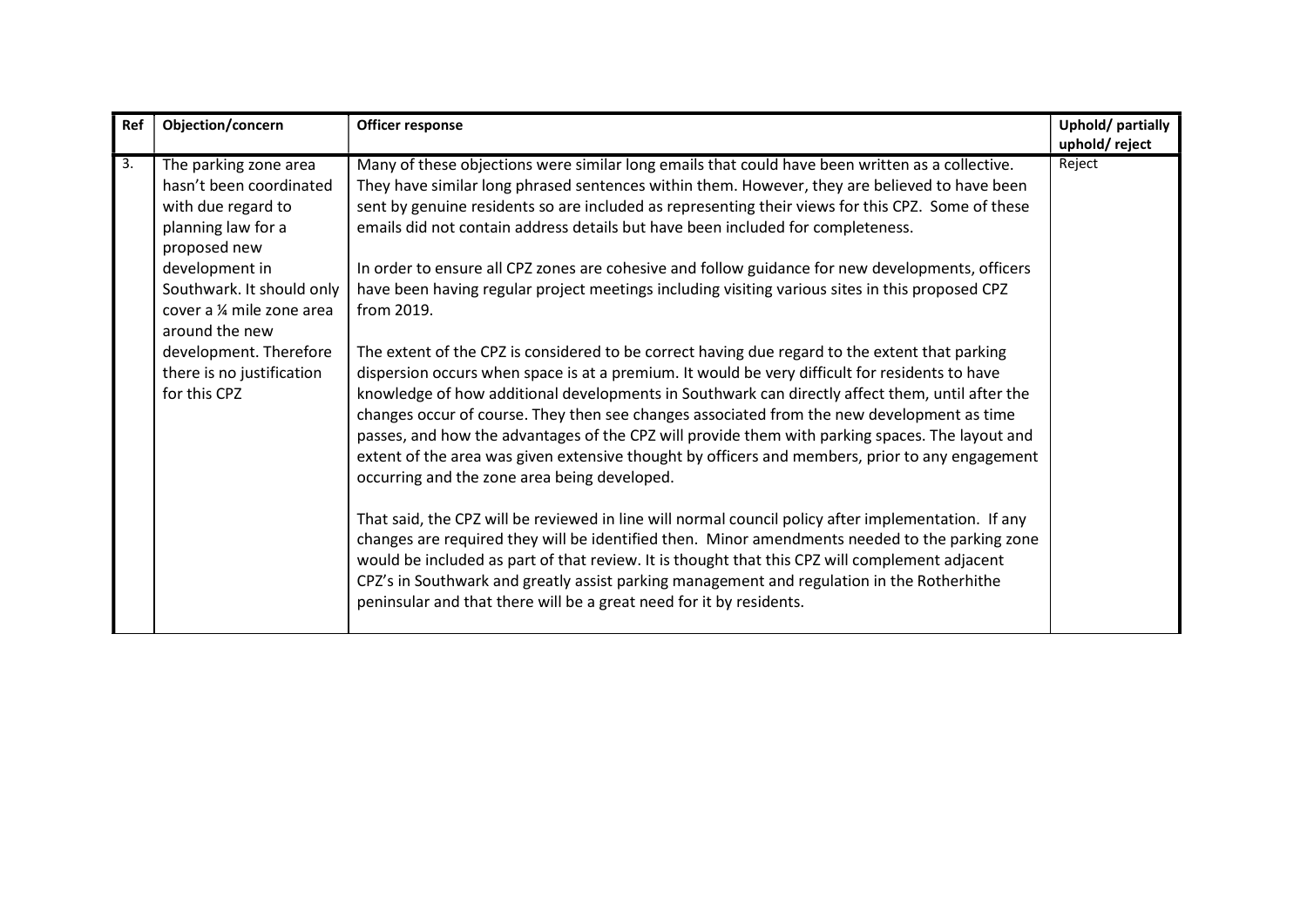| Ref | Objection/concern                                                                                                                                                                                           | Officer response                                                                                                                                                                                                                                                                                                                                                                                                                                                                                                                                                                                                                                                                                                                                                                                                                                                                                                                                                                                                                                                                                                                                                                                                                                                                                                                                                                                                                                                                                                                                                                                                                                                                                                                                                                                                                                                                                                                                                                                                                                                                                                                                                                                                                                                                                                                                                                                                                                                                                        | Uphold/partially<br>uphold/reject |
|-----|-------------------------------------------------------------------------------------------------------------------------------------------------------------------------------------------------------------|---------------------------------------------------------------------------------------------------------------------------------------------------------------------------------------------------------------------------------------------------------------------------------------------------------------------------------------------------------------------------------------------------------------------------------------------------------------------------------------------------------------------------------------------------------------------------------------------------------------------------------------------------------------------------------------------------------------------------------------------------------------------------------------------------------------------------------------------------------------------------------------------------------------------------------------------------------------------------------------------------------------------------------------------------------------------------------------------------------------------------------------------------------------------------------------------------------------------------------------------------------------------------------------------------------------------------------------------------------------------------------------------------------------------------------------------------------------------------------------------------------------------------------------------------------------------------------------------------------------------------------------------------------------------------------------------------------------------------------------------------------------------------------------------------------------------------------------------------------------------------------------------------------------------------------------------------------------------------------------------------------------------------------------------------------------------------------------------------------------------------------------------------------------------------------------------------------------------------------------------------------------------------------------------------------------------------------------------------------------------------------------------------------------------------------------------------------------------------------------------------------|-----------------------------------|
| 4.  | There was a common<br>theme of residents<br>believing they hold<br>private land, private<br>parking bays and / or use<br>private access roads and<br>these were being<br>incorrectly included in<br>the CPZ | There are some instances in Southwark where there could be 'estate roads '. They exist due to<br>historical presidencies and normally result due to necessary access roads into new developments<br>connected via highways. Sometimes common land areas are re-surfaced and became 'hard<br>standing' where grassed areas existed and become parking areas where residents believe they<br>have a right to park. This often comes about due to informal understandings between residents<br>where they agree a space where each resident parks. This is generally not enforceable in law and<br>Southwark would rarely get involved in such disputes. However sometimes there is a legal right<br>and this can only be recognised by study of land title and/or council highway records, but it is<br>most unusual unless in a defined car park for the development, usually underground. If the<br>development was initially built as council housing and is now social housing (or now purchased<br>being previous social housing) it is very unlikely residents hold any legal right to a specific parking<br>lot, unless off highway such as an adjacent driveway with a legal crossover. Sometimes there is a<br>common parking area for them to use, on a first come basis.<br>Sometimes access roads can appear to fall within the new zone on consultation plans. If they are<br>' Private Roads ' as defined under The Highways Act 1980 then they will be excluded from the<br>scheme as there would not exist the right to pass and repass by the general public. However,<br>should they be highways as defined under The Highways Act 1980, then they can be included<br>within the CPZ in order to regulate and manage parking in these roads, whether adopted or un-<br>adopted. The roads mentioned by residents are: Brunel Road, Steers Way, Middleton Drive,<br>Capstan Way, Dean Close, Fisherman's Drive and Brunswick Quay.<br>Some are independent of each other and different areas within the proposed CPZ. Thus it is<br>considered unlikely that there has been discussions between these parties. Of these roads the<br>only one that might be private looks to be Dean Close due to the type of highway construction and<br>no defined footway. However the CPZ stops at the street junction with Surrey Water Road, so<br>there is no issue to resolve here. More enquires are to be made by officers into these claims and<br>will be reported separately, if requested. | Reject                            |